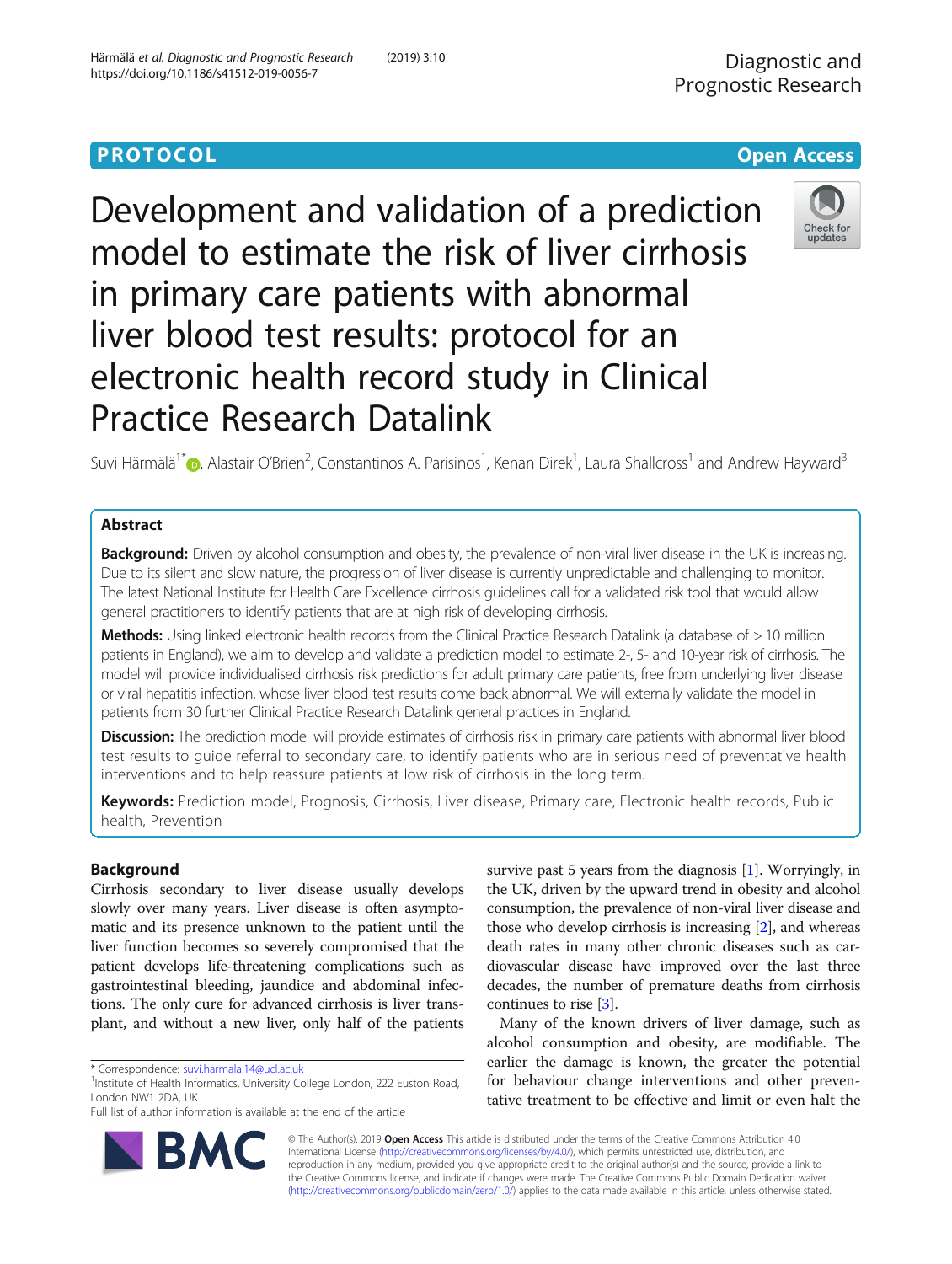progression of the disease. Due to its silent and slow nature, however, the progression of liver disease is currently unpredictable and challenging to monitor and thus identifying the target population for these interventions is currently not possible. The latest National Institute for Health Care Excellence (NICE) guideline for assessment and management of cirrhosis calls for a validated risk tool that would allow general practitioners (GPs) to identify patients who are at high risk of developing cirrhosis [\[4](#page-9-0)].

The first indicator of some form of liver damage is often an abnormal liver blood test result, and this could signal the need to refer to secondary care for further investigations or present an opportune timing for a preventative health intervention. However, while liver blood tests are the third most commonly ordered test in primary care since 2001 [[5\]](#page-9-0) and potentially over 20% of patients tested have an abnormal result  $[6]$  $[6]$ , only very few, possibly less than 5% of patients, are diagnosed with liver disease during the following 2 years [[7](#page-9-0)]. On the other hand, as many as 50% of the cirrhosis cases develop unnoticed and are first identified only during an emergency hospitalisation due to disease complications [[1\]](#page-9-0). Liver blood tests in isolation may not be a reliable method to identify patients at risk of cirrhosis, but together with other risk factors, they may allow the prediction of patient's risk of developing the disease.

McLernon et al. [[8,](#page-9-0) [9](#page-9-0)] took this approach and developed a prediction model and a clinical scoring tool ALFI (Algorithm for Liver Function Investigations-tool, a user-friendly version of the prediction model) to predict the risk of a liver disease diagnosis in patients who have had a liver blood test. The tool was developed in electronic health records in the Epidemiology of Liver Disease in Tayside (ELDIT) database in Scotland [[10](#page-9-0)] and validated in an independent set of 19 GP practices across other areas of Scotland with data from a different time period. The purpose of ALFI is to facilitate decision-making for an immediate referral from primary to secondary care by identifying patients at high 6-month and 2-year risk of liver conditions of varying severity, ranging from fatty liver, hepatitis infections and autoimmune liver conditions to cirrhosis and disease complications.

While ALFI is able to separate out with good accuracy those primary care patients with liver blood tests who are at high risk of any liver conditions in the short term, GPs still face a problem of what to do with those patients whose test results are abnormal [[11\]](#page-9-0). It is not clear which of the large number of patients with abnormal liver blood tests should be referred to specialist care, who is in serious need of preventative health intervention and who can be reassured in the long term. Presence of mild-stage liver disease such as fatty liver is becoming increasingly common, and as it may take many years for the disease to progress to severe stage, cirrhosis, or the disease may not progress at all, this may not warrant an immediate referral. While positive results on commonly ordered follow-up tests to identify viral and autoimmune liver disease after liver blood test abnormalities drive immediate referral, these cases are relatively rare. In addition to ALFI, models and risk scores (such as NAFLD fibrosis score or NFS [[12\]](#page-9-0), FIB-4 index [[13](#page-9-0)] and the Model for End-Stage Liver Disease or MELD score  $[14]$  $[14]$ ) that predict the stage of liver fibrosis or death in patients with existing liver disease have been developed and are in actively used in clinical decision-making. But a model that would provide information on short-, mid- and longterm risk of developing a severe stage of liver disease, cirrhosis, in patients with abnormal liver blood tests in the absence of a clear indication of liver disease, to our knowledge, does not yet exist. The use of such a model in primary care could help not only to guide referrals but also to identify those who may benefit from targeted preventative health interventions, to help behaviour change and to reassure those patients at low risk.

We aim to develop and validate a prediction model to estimate 2-, 5- and 10-year risk of cirrhosis in adult primary care patients with abnormal liver blood test results in the absence of liver disease and viral hepatitis infection.

### **Objectives**

The objectives of our study are to:

- Develop a prediction model to estimate the 2-, 5- and 10-year risk of cirrhosis in adult primary care patients, free from underlying liver conditions, at the time they first have an abnormal liver blood test result
- Internally validate the prediction model by examining the optimism in apparent performance and accordingly adjust the model
- Externally validate the prediction model in an independent dataset of adult primary care patients, free from underlying liver conditions, at the time they first have an abnormal liver blood test result

#### Methods/design

The development of a cirrhosis risk prediction model is part of a wider study protocol (number 17\_067R) that has been approved by the Independent Scientific Advisory Committee (ISAC) of the Clinical Practice Research Datalink (CPRD). The current protocol provides a publicly accessible detailed analysis plan for the development and validation of this model. The model will be developed, validated and reported in line with the Transparent Reporting of a multivariable prediction model for Individual Prognosis Or Diagnosis (TRIPOD) statement [[15](#page-9-0)] and the recommended extensions for external validation in big data [\[16](#page-9-0)].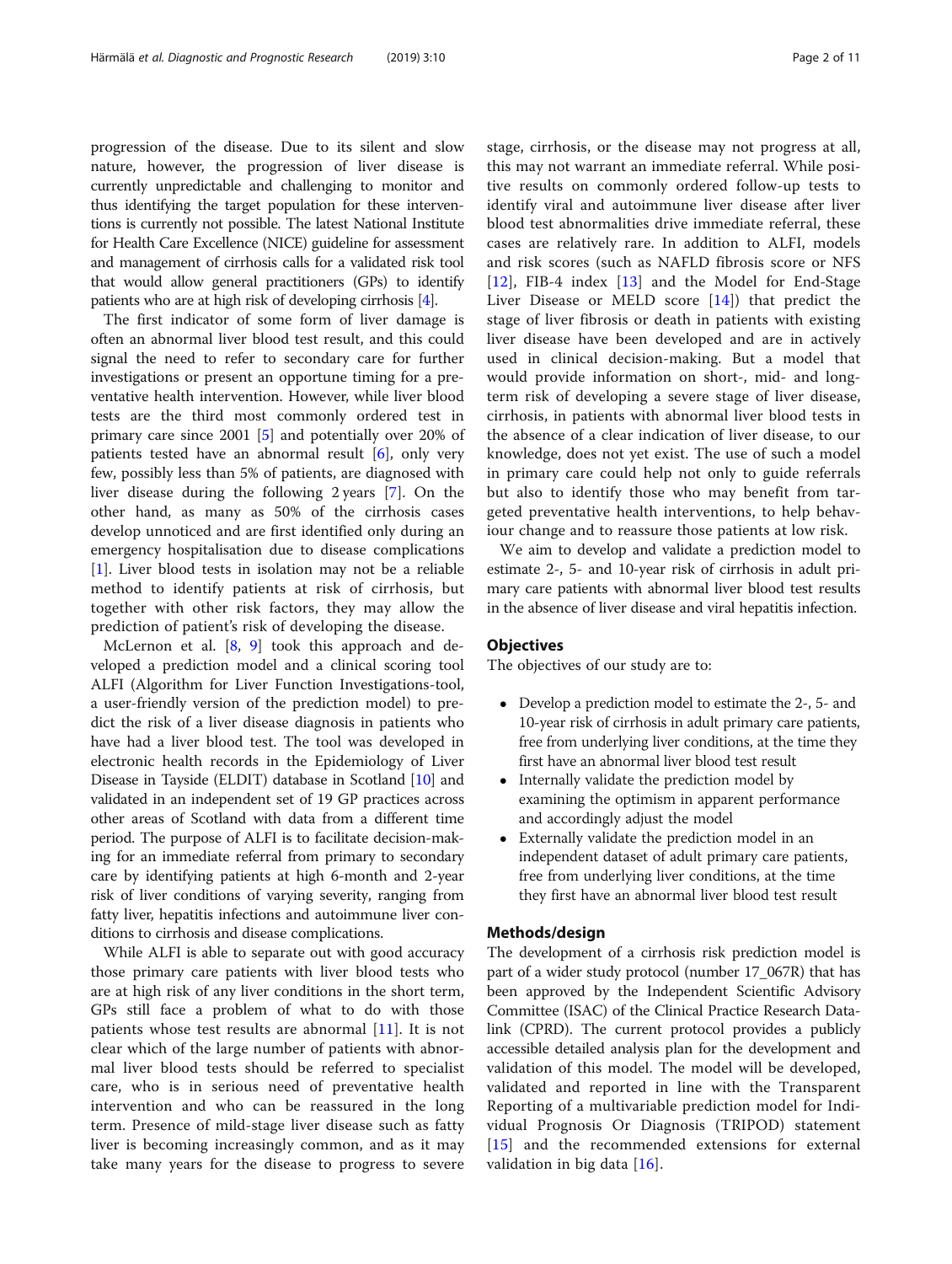## Source of data

CPRD is a large primary care database containing routinely collected patient data from general practices around the UK. In terms of age, sex and ethnicity, the patients are generally representative of the UK population [\[17,](#page-9-0) [18\]](#page-9-0). The size of practices is above the median GP practice size in England [\[19](#page-9-0)]. The secondary care data for our studies comes from the Hospital Episode Statistics (HES) Admitted Patient Care data. HES data contains information on all admissions to National Health Service (NHS) hospitals in England. The Office for National Statistics (ONS) provides death registry data for CPRD patients linked to HES. The source of data in our study, the anonymised linked dataset in CPRD (GP practices using the Vision software system), currently include records of over 10 million patients from 411 practices from all regions of England [[20](#page-9-0)]. The linked data is available only for England and covers approximately 75% of the CPRD practices in England.

### Development dataset

To develop our prediction model, we will use data from all the GP practices in our dataset except practices omitted for model validation (details on the criteria for selecting the validation practices to be omitted are provided in the section below). An alternative approach for model development and validation, internal-external cross-validation (IECV) [[21](#page-9-0), [22](#page-9-0)], exists. In IECV, clusters of data are rotated between model development and validation in cycles where each cycle consists of developing the model in all except one data cluster and then validating the model in the remaining data cluster. While the advantage of IECV is that data from all GP practices is used to both develop and validate the model, the quantity of the data clusters of our primary interest, the GP practices, is very large. Choosing the approach where a number of practices are removed for a separate validation allows us to estimate how the model is likely to perform if used in a new GP practice [[16\]](#page-9-0).

## Validation dataset

We will omit 30 GP practices from our model development dataset and use these to externally validate our prediction model and to understand the transportability of the model to other GP practices [\[16](#page-9-0)]. To ensure diversity in regions, populations, settings and case-mix variation in the validation dataset, we will select the 3 GP practices from each geographical practice region (the regions consist of the 10 historical NHS strategic health authority regions in England reported in the CPRD data), with the largest number of events over the study period for the region, for validation. The validation practices will be selected and removed from the development dataset prior to further analysis of the data.

#### Follow-up

For primary care patients in CPRD, HES-linked data are available since April 1997 and ONS-linked data since January 1998. Accordingly, the study period is between January 1998 and February 2016. Patients will enter the study at any point during this period when they fulfil the eligibility criteria (specified below). The follow-up will end on the date the patients have the study outcome (cirrhosis), the date of death, the date of leaving the GP practice, the GP practice's last data collection date or the last date of the study period, whichever is earliest. Patients who do not have the study outcome will be censored.

#### **Participants**

#### Inclusion criteria

All adult  $(≥ 18$  years old) primary care patients with a primary care record of at least one abnormal liver blood test result between January 1998 and February 2016, registered with a CPRD GP practice in England (that consents to data linkage to ONS mortality and HES Admitted Patient Care data), will be considered for inclusion. The entry date for each patient will be the date of the index test result.

The liver blood tests and abnormal cut-offs that define the entry of patients to the study are listed in Table 1. In the initial investigations of liver health, a panel of different tests is ordered. The tests listed are the most common tests that may be included in the test panel. Abnormal results are defined by applying typical cut-off values currently used in primary care to the recorded units (the selected cut-off values are based on the reference ranges used in the testing laboratory of the Royal Free Hospital in London and are similar to the cut-off values used at the laboratories in hospitals in Tayside, Scotland [\[8](#page-9-0)], Lambeth in London and Birmingham [\[7](#page-9-0)]). The cut-off values have also been discussed and agreed with a hepatology consultant. When one or more of the liver blood test results come back abnormal, GPs might request a repeat test within the first 6 months of the first test. In a sensitivity analysis, we plan to assess the model performance when patients whose liver blood tests resolve (in repeat test/s, all values are within the normal threshold) are excluded. In another sensitivity analysis, we plan to derive the model coefficients for the predictors of

| <b>Table 1</b> Liver blood tests and abnormal values |  |
|------------------------------------------------------|--|
|------------------------------------------------------|--|

| Test                             | Abnormal values |
|----------------------------------|-----------------|
| Albumin                          | $<$ 35 g/L      |
| Alanine aminotransferase (ALT)   | $>$ 50 units/L  |
| Alkaline phosphatase ALP         | $>129$ units/l  |
| Aspartate aminotransferase (AST) | $>$ 37 units/L  |
| Bilirubin                        | $> 21$ µmol/L   |
| Gamma-glutamyl transferase (GGT) | $>61$ units/L   |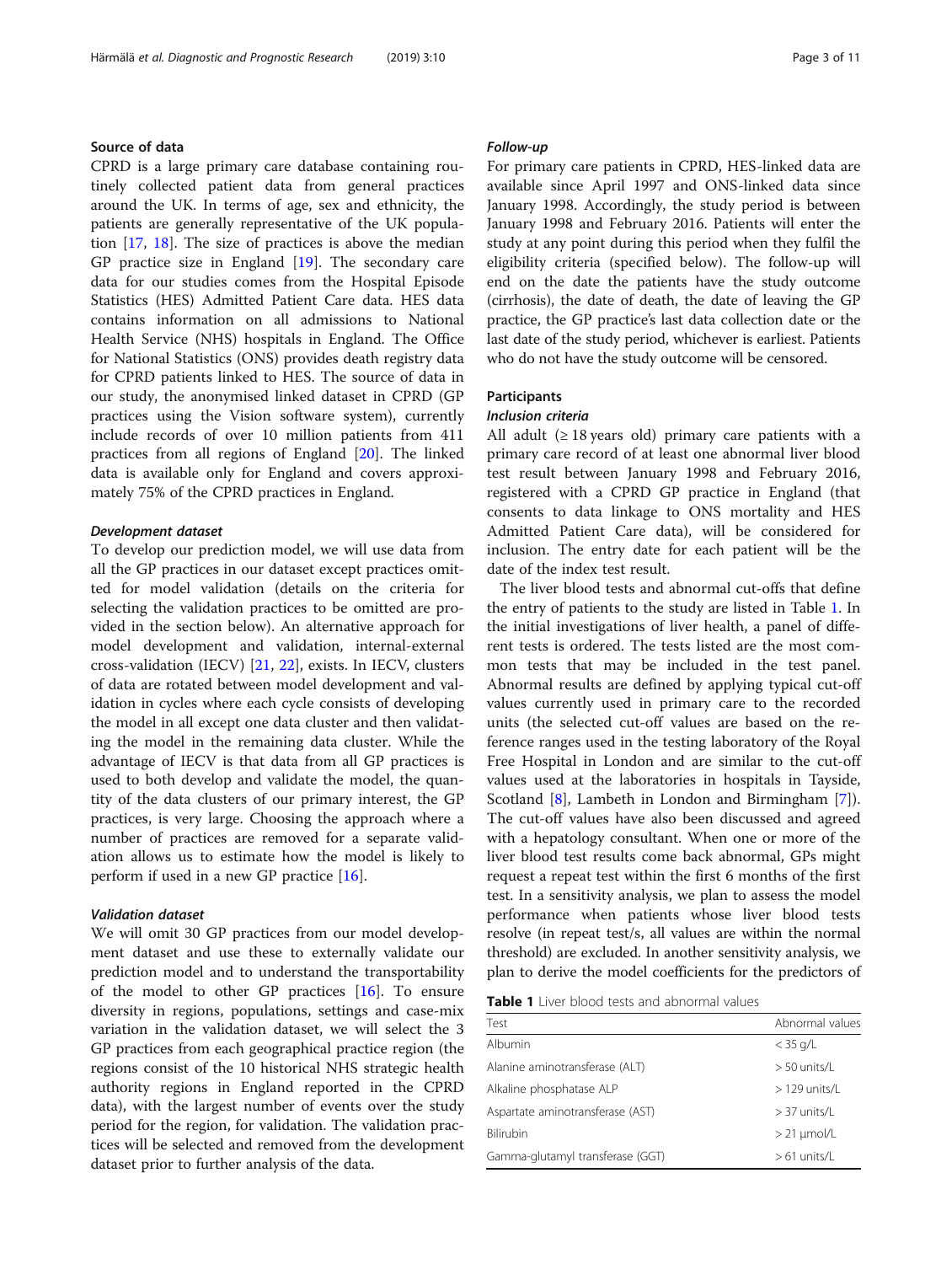the final model when these patients are excluded (full model development methods including bootstrapping to account for model optimism will be undertaken).

### Exclusion criteria

Patients who do not fulfil the criteria for acceptable patient data quality (set by the CPRD based on registration status, recording of events, and valid age and sex [\[17](#page-9-0)]) will be excluded. To account for the effect of moving practice and potential delay in transfer of patient records, patients who have not yet accumulated at least 1 year of up-to-standard follow-up since their registration at the GP practice will be excluded (up-to-standard date, calculated by the CPRD, is defined as the date at which the GP practice data is deemed to be of research quality in terms of continuity of recording and the recording of deaths [\[17](#page-9-0)]). To avoid capturing patients with existing liver disease, patients who prior to or within the first 6 months after the index date have a record of the outcome, any other form of chronic liver disease or a condition that may indicate presence of liver disease (including a record of hepatitis B or C infection), a record of primary or secondary liver cancer and/or a record of liver transplant, will be excluded. Patients who at entry have bilirubin level  $> 35 \mu$ mol/L (indicating potentially visible jaundice, a possible complication of cirrhosis [[9,](#page-9-0) [23](#page-9-0)]) will also be excluded.

### Outcome

The outcome in our prediction model is the first record of cirrhosis in primary care or secondary care or death records after the study entry. In primary and secondary care data, the outcome is defined as the diagnosis of cirrhosis or a cirrhosis-related complication, procedure or medication. In death records, the definition includes cirrhosis or chronic liver disease as the main cause of death and cirrhosis as a secondary cause of death. The complications and related treatments included in the outcome definition are listed in Table 2. Jaundice, although a possible complication of cirrhosis, is more often seen in connection to other conditions (such as malignancy, gall stones or sepsis) and will not form part of our outcome [[24](#page-9-0), [25\]](#page-9-0). In a sensitivity analysis, we plan to evaluate the predictive model's performance when the outcome is defined using a narrower definition of cirrhosis (based strictly on cirrhosis as a diagnosis or cause of death). In a further sensitivity analysis, we plan to derive the model coefficients for the predictors of the final model using this narrower outcome definition (full model development methods including bootstrapping to account for model optimism will be undertaken). Code lists for the cirrhosis and its complications have been adapted from previous cirrhosis studies in CPRD [\[2](#page-9-0), [26\]](#page-9-0) together with hepatology and gastroenterology consultants. Our model will predict the risk of outcome at 2, 5 and 10 years from study entry.

#### Predictors

The majority of liver disease in the UK develops after prolonged exposure to lifestyle-derived risk factors [\[2,](#page-9-0) [3](#page-9-0), [27](#page-9-0)]. Main risk factors include harmful alcohol consumption, obesity and type 2 diabetes (reviewed in the recent NICE guideline [[4\]](#page-9-0)).

Our planned candidate predictors include body mass index (BMI), diabetes, alcohol consumption and 36 other factors for routinely recorded socio-demographic characteristics, modifiable lifestyle factors, co-morbidity diagnoses, liver blood and other blood test results, medications and immunisations of patients that are accessible to the GPs and likely to be available at the index date (Table [3](#page-4-0)). Mental health conditions have been included as they may be associated with increased alcohol consumption. Inflammatory bowel disease may be linked to a liver condition, such as primary sclerosing cholangitis, that may progress to cirrhosis [\[28](#page-9-0)]. Our list of predictors encompasses the same/similar predictors used to develop the ALFI tool [[9\]](#page-9-0). Additionally, with access to the data recorded in primary care, we are able to include those potentially important predictors, such as alcohol consumption and body mass index (BMI), that could not be included in the development of ALFI (ELDIT consists of biochemistry, secondary care, prescription and mortality data but not routinely recorded data from primary care [[10](#page-9-0)]). Many of our candidate predictors coincide with the tests and measures included in the NHS health checks (routine check-up in England for adults aged 40–74 to detect early signs of stroke, kidney disease, heart disease, type 2 diabetes or dementia) and the related risk tools such as QRisk [[29](#page-9-0)].

Table 2 Cirrhosis complications and treatments that will be considered as a record of the outcome (cirrhosis)

| Cirrhosis complication                                                                       | Related treatment                                                                                                                                    |
|----------------------------------------------------------------------------------------------|------------------------------------------------------------------------------------------------------------------------------------------------------|
| Ascites (no record of cancer and excluding records for<br>malignant ascites)                 | Paracentesis (procedure), spironolactone $\geq$ 50 mg/day (diuretic medication) (no record of<br>cancer and excluding records for malignant ascites) |
| Spontaneous bacterial peritonitis (no record of cancer,<br>no records for malignant ascites) |                                                                                                                                                      |
| Hepatic encephalopathy                                                                       |                                                                                                                                                      |
| Portal hypertension or oesophageal varices (with or<br>without bleeding)                     | Banding (procedure), endoscopic sclerotherapy (procedure), transjugular intrahepatic<br>portosystemic shunt (procedure)                              |
|                                                                                              |                                                                                                                                                      |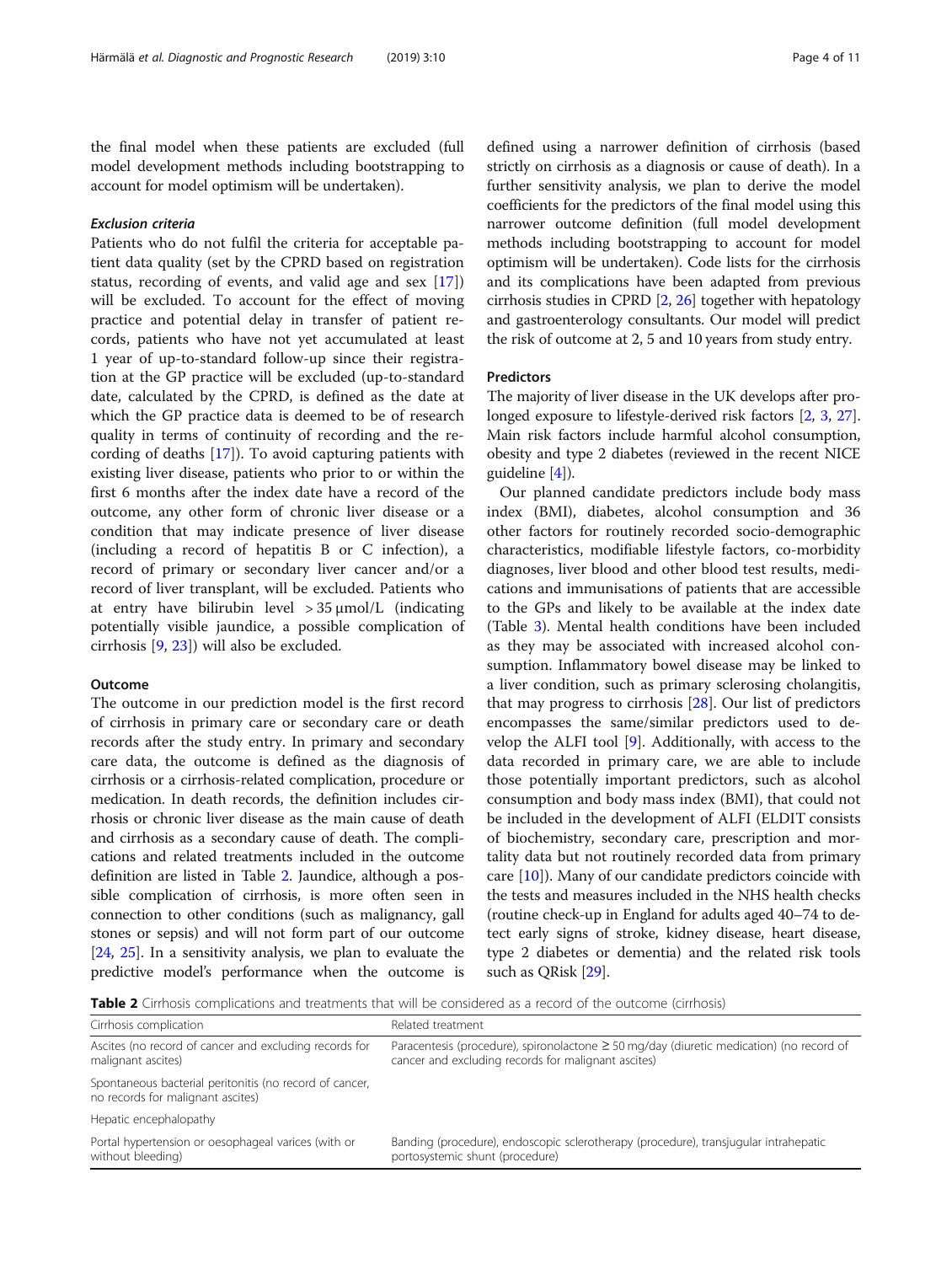## <span id="page-4-0"></span>Table 3 Candidate predictors

| Socio-demographic characteristics           |                                                                                |                                                                                                                                                                                                                                                                                                                            |                                                     |                                 |
|---------------------------------------------|--------------------------------------------------------------------------------|----------------------------------------------------------------------------------------------------------------------------------------------------------------------------------------------------------------------------------------------------------------------------------------------------------------------------|-----------------------------------------------------|---------------------------------|
| Candidate predictor                         | Units/categories                                                               | Definition                                                                                                                                                                                                                                                                                                                 | Variable type (number of Source data<br>categories) |                                 |
| Age                                         | Years                                                                          | Year of birth subtracted from the<br>year of study entry                                                                                                                                                                                                                                                                   | Continuous                                          | Primary care                    |
| Sex                                         | Male/female                                                                    | As recorded                                                                                                                                                                                                                                                                                                                | Categorical (2)                                     | Primary care                    |
| Ethnicity                                   | White/mixed/Asian/Black/others                                                 | As recorded (codes collapsed into<br>the five Census categories [18])                                                                                                                                                                                                                                                      | Categorical (5)                                     | Primary care,<br>secondary care |
| Social deprivation                          | Index quintile                                                                 | Patient Level Index of Multiple<br>Deprivation, based on patient postcode accessible as continuous)                                                                                                                                                                                                                        | Categorical (5; data not                            | Secondary care                  |
| Lifestyle                                   |                                                                                |                                                                                                                                                                                                                                                                                                                            |                                                     |                                 |
| Candidate predictor                         | Units                                                                          | Definition                                                                                                                                                                                                                                                                                                                 | Variable type                                       | Source data                     |
| <b>BMI</b>                                  | Index ( $kg/m2$ )                                                              | As recorded                                                                                                                                                                                                                                                                                                                | Continuous                                          | Primary care                    |
| Alcohol consumption                         | Non-drinker/ex-drinker/occasional<br>drinker/moderate drinker/heavy<br>drinker | Based on the records of daily and<br>weekly units and drinker status<br>codes [31] with equal classification<br>for both sexes                                                                                                                                                                                             | Categorical (5)                                     | Primary care                    |
| Smoking                                     | Non-smoker/ex-smoker/current<br>smoker                                         | As recorded                                                                                                                                                                                                                                                                                                                | Categorical (3)                                     | Primary care                    |
| Use of injected drugs                       | Present/absent                                                                 | As recorded                                                                                                                                                                                                                                                                                                                | Categorical (2)                                     | Primary care                    |
| Co-morbidities                              |                                                                                |                                                                                                                                                                                                                                                                                                                            |                                                     |                                 |
| Candidate predictor                         | Units                                                                          | Definition                                                                                                                                                                                                                                                                                                                 | Variable type                                       | Source data                     |
| Hypertension                                | Present/absent                                                                 | Diagnosis of hypertension or record<br>of at least three high blood pressure<br>readings within 1 year or at least<br>two systolic or diastolic high blood<br>pressure readings or prescriptions<br>for blood pressure lowering<br>medication within 6 months                                                              | Categorical (2)                                     | Primary care,<br>secondary care |
| Diabetes                                    | Type 1/type 2/<br>uncertain type/no diabetes                                   | Diagnosis of diabetes and type                                                                                                                                                                                                                                                                                             | Categorical (4)                                     | Primary care,<br>secondary care |
| Inflammatory bowel<br>disease               | Present/absent                                                                 | Diagnosis of Crohn's disease or<br>ulcerative colitis                                                                                                                                                                                                                                                                      | Categorical (2)                                     | Primary care,<br>secondary care |
| Mental illness and<br>behavioural disorders | Present/absent                                                                 | Diagnosis of schizophrenia,<br>psychosis, bipolar disorder, another<br>mood affective disorder, depression,<br>anxiety or phobia, reaction to stress<br>or adjustment disorder                                                                                                                                             | Categorical (2)                                     | Primary care,<br>secondary care |
| Psoriasis                                   | Present/absent                                                                 | Primary and secondary care<br>diagnoses, or diagnosis in one data<br>source only and supportive<br>information through referral,<br>dermatologist visit, medication or<br>positive laboratory test                                                                                                                         | Categorical (2)                                     | Primary care,<br>secondary care |
| Cardiovascular<br>disease                   | Present/absent                                                                 | Diagnosis of stable or unstable<br>angina, myocardial infarction,<br>cerebrovascular disease, peripheral<br>arterial disease, another<br>atherosclerotic disease, heart failure,<br>bradycardia, tachycardia, cardiac<br>valve disorder, endocarditis, venous<br>thromboembolism, atrial fibrillation<br>or cardiomyopathy | Categorical (2)                                     | Primary care,<br>secondary care |
| Cancer                                      | Present/absent                                                                 | As recorded                                                                                                                                                                                                                                                                                                                | Categorical (2)                                     | Primary care,<br>secondary care |
| HIV                                         | Positive/negative                                                              | As recorded                                                                                                                                                                                                                                                                                                                | Categorical (2)                                     | Primary care,<br>secondary care |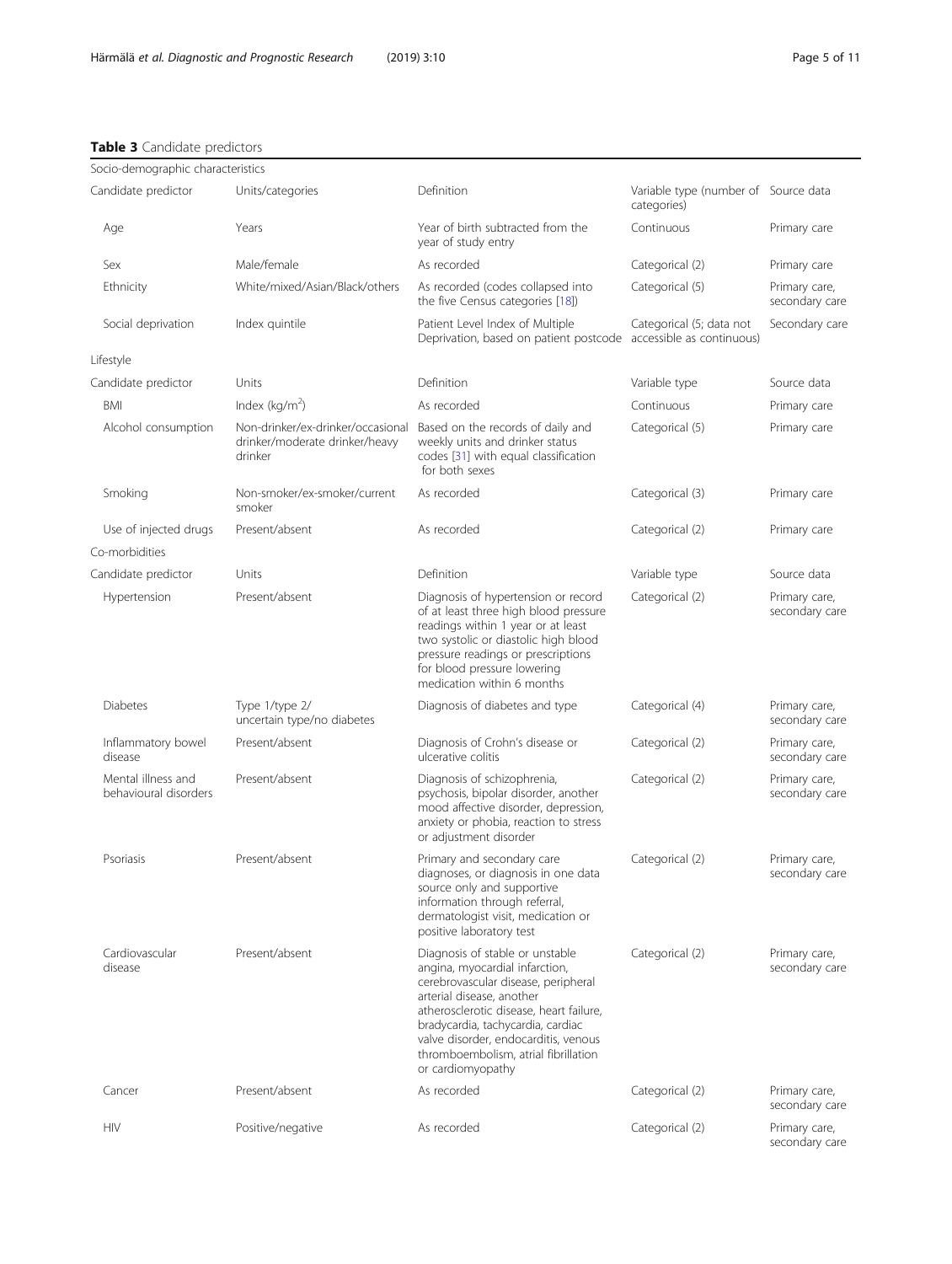| Co-morbidity score                                       | Score                 | Charlson co-morbidity index<br>excluding liver disease                                                                                                                                                                                    | Continuous      | Primary care,<br>secondary care |
|----------------------------------------------------------|-----------------------|-------------------------------------------------------------------------------------------------------------------------------------------------------------------------------------------------------------------------------------------|-----------------|---------------------------------|
| Laboratory tests                                         |                       |                                                                                                                                                                                                                                           |                 |                                 |
| Candidate predictor                                      | Units                 | Definition                                                                                                                                                                                                                                | Variable type   | Source data                     |
| Albumin                                                  | q/L                   | As recorded                                                                                                                                                                                                                               | Continuous      | Primary care                    |
| ALP                                                      | units/L               | As recorded                                                                                                                                                                                                                               | Continuous      | Primary care                    |
| ALT                                                      | units/L               | As recorded                                                                                                                                                                                                                               | Continuous      | Primary care                    |
| AST                                                      | units/L               | As recorded                                                                                                                                                                                                                               | Continuous      | Primary care                    |
| Bilirubin                                                | µmol/L                | As recorded                                                                                                                                                                                                                               | Continuous      | Primary care                    |
| GGT                                                      | units/L               | As recorded                                                                                                                                                                                                                               | Continuous      | Primary care                    |
| High-density<br>lipoprotein                              | mmol/L                | As recorded                                                                                                                                                                                                                               | Continuous      | Primary care                    |
| Low-density<br>lipoprotein                               | mmol/L                | As recorded                                                                                                                                                                                                                               | Continuous      | Primary care                    |
| Triglycerides                                            | mmol/L                | As recorded                                                                                                                                                                                                                               | Continuous      | Primary care                    |
| Total cholesterol                                        | mmol/L                | As recorded                                                                                                                                                                                                                               | Continuous      | Primary care                    |
| Platelet count                                           | count/L               | As recorded                                                                                                                                                                                                                               | Continuous      | Primary care                    |
| Medications, procedures<br>and immunisations             |                       |                                                                                                                                                                                                                                           |                 |                                 |
| Candidate predictor                                      | Units                 | Definition                                                                                                                                                                                                                                | Variable type   | Source data                     |
| Bariatric surgery                                        | Yes/no                | As recorded                                                                                                                                                                                                                               | Categorical (2) | Primary care,<br>secondary care |
| Paracetamol<br>overdose                                  | Yes/no                | As recorded                                                                                                                                                                                                                               | Categorical (2) | Primary care,<br>secondary care |
| <b>Statins</b>                                           | Yes/no                | Prescription of statins<br>or statins with ezetimibe                                                                                                                                                                                      | Categorical (2) | Primary care                    |
| Prescription non-<br>steroid anti-<br>inflammatory drugs | Yes/no                | Prescription                                                                                                                                                                                                                              | Categorical (2) | Primary care                    |
| Opioid substitution<br>treatment                         | Yes/no                | Prescription for methadone or<br>buprenorphine                                                                                                                                                                                            | Categorical (2) | Primary care                    |
| Cardiovascular drugs                                     | Yes/no                | Prescription for antiplatelet,<br>antiarrhythmic, fibrinolytic,<br>positive inotropic, hypertension<br>and heart failure-related or<br>lipid-regulating (excluding statins)<br>drugs or beta blockers, diuretics,<br>nitrates or warfarin | Categorical (2) | Primary care                    |
| Antibiotics                                              | Yes/no                | As recorded                                                                                                                                                                                                                               | Categorical (2) | Primary care                    |
| HAV vaccination                                          | Received/not received | As recorded                                                                                                                                                                                                                               | Categorical (2) | Primary care                    |
| HBV vaccination                                          | Received/not received | As recorded                                                                                                                                                                                                                               | Categorical (2) | Primary care                    |
| Pneumococcal<br>vaccination                              | Received/not received | As recorded                                                                                                                                                                                                                               | Categorical (2) | Primary care                    |
| Influenza vaccination                                    | Received/not received | As recorded                                                                                                                                                                                                                               | Categorical (2) | Primary care                    |

### Table 3 Candidate predictors (Continued)

The list of candidate predictors was developed together with public health, hepatology and gastroenterology consultants. The related code lists were developed using the definitions and algorithms available on the CALIBER Data Portal [www.caliberresearch.org/portal](http://www.caliberresearch.org/portal) [[30\]](#page-9-0) and previously published code lists [[18,](#page-9-0) [31\]](#page-9-0).

Since 2004, through the Quality and Outcomes Framework (QOF), GPs have been incentivised to manage selected conditions that are of major public health concern such as diabetes and obesity (although not liver disease) and as a consequence recording of some of our candidate predictors may have improved. In a sensitivity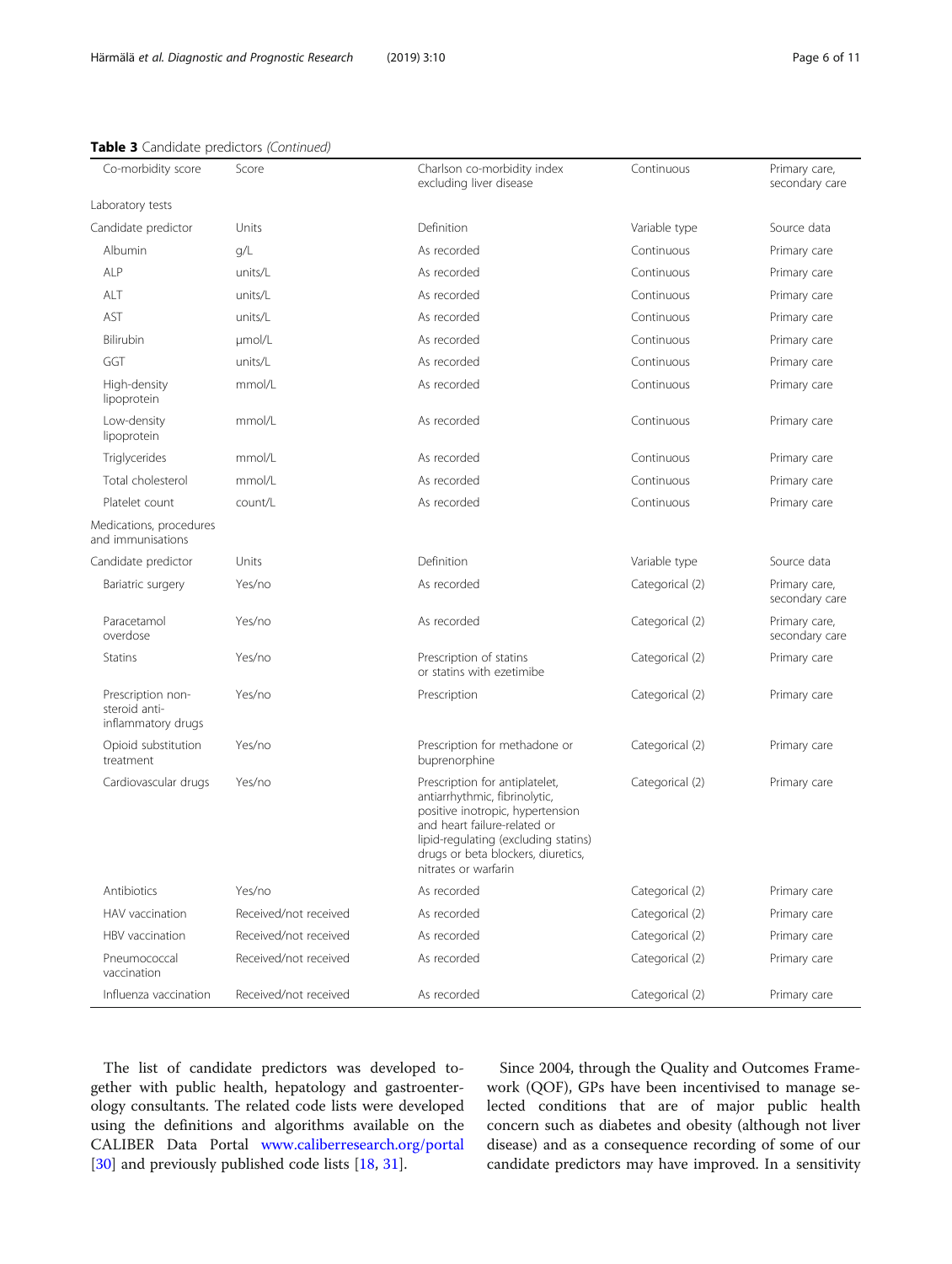analysis, we plan to assess the predictive model's performance when patients who enter the study before 2004 are excluded. In an additional sensitivity analysis, we plan to derive the model coefficients for the predictors of the final model when these patients are excluded (full model development methods including bootstrapping to account for model optimism will be undertaken).

#### Sample size

Based on a previous work using linked CPRD data in which 5118 incident cirrhosis patients were identified in primary or secondary care during a 12-year period from 1998 to 2009 [[1](#page-9-0)], we estimate that at least 426 patients per year are diagnosed with cirrhosis. Therefore, during our study period from 1998 to 2016, there will be around 6887 new cirrhosis cases (study period ends in February 2016). Nearly 50% of cirrhosis cases may be first diagnosed during emergency hospitalisation [[1](#page-9-0)]. Therefore, we estimate that approximately half, or 3443, of the cirrhosis patients will have had prior indicators of liver problems, i.e. abnormal liver blood test results, in primary care prior to their cirrhosis diagnosis. As few as 3% of people with abnormal liver blood test results may be diagnosed with some form of liver disease [[7](#page-9-0)]. If approximately 15% of these have cirrhosis [[9\]](#page-9-0), continuing our above estimate of 3443 cirrhosis patients with abnormal LFTs, then the approximate number of patients with a form of liver disease is 22,953. This will give us a population of approximately 765,111 patients (with an abnormal liver blood test result) with the estimated 3443 outcome events.

As we are planning to omit 30 GP practices for model validation, assuming all of the 411 practices will be included in our dataset and an even distribution of outcome events across practices, we will have 251 events in the validation dataset (above the estimated minimum requirement of 100 events [\[32\]](#page-9-0)). For our development dataset, we will have 3192 events. We are interested in 39 predictor variables that may require potentially as many as 65 parameters to be estimated (counting in multiple categories and assuming each of our 14 continuous predictors requires an extra parameter for a non-linear term). This would provide our model with 49 events per variable.

As our cirrhosis outcome definition is broader than the definition used in the studies, our sample size calculation is partly based on (in these studies outcome definitions did not include cirrhosis-related deaths [[2,](#page-9-0) [9](#page-9-0), [26](#page-9-0)] and cirrhosis-related records in primary care [[9\]](#page-9-0)), it is likely that our sample size calculation is conservative and the events per variable in our model will be larger than the estimated. It is also possible that the distribution of events across practices may not be even, and as the three practices with the largest number of events per region are omitted for validation, it is likely that the proportion of events in the validation dataset may be larger and the proportion of events in the development dataset may be smaller than the estimated. We may also consider reducing the number of parameters to be included in the model (further details below).

## Missing data

In co-morbidity, procedure, medication and immunisation variables, we will assume that missing records are not missing data but indicate a true absence of a diagnosis, procedure, prescription or vaccination and will assign the reference category to the missing values in each variable. In case of the laboratory measures and lifestyle variables, it is likely that the values are not missing completely at random but that the missingness can be explained by the observed values of the variables in our data such as age, co-morbidities and medication variables. For instance, older patients are likely to suffer from more co-morbidities, may be likely to visit their GPs more regularly and have a more complete recording of these variables than healthy patients (the QOF scheme and NHS health checks are likely to have further amplified this pattern). Analysis of only complete cases in this context could lead to biassed estimates [[33\]](#page-9-0), and so we plan to use multiple imputation to impute missing predictor data [[34\]](#page-9-0). Multiple imputation will be performed both in the development dataset and validation dataset prior to model development and validation. The imputation model will include all predictors and outcome data. The number of imputations will be determined by the fraction of missing data. We will use Rubin's rules [\[35](#page-10-0)] to pool estimates across the imputed datasets to produce the estimates for the final model and model performance statistics. Calibration plot will be presented for only one of the imputed datasets if representative of those produced in other imputations. We will investigate the potential mechanisms of missingness and plan to perform sensitivity analysis to explore the robustness of the multiple imputation.

## Statistical analysis methods Handling of predictors

Rare categories in categorical variables may be grouped together. Candidate predictors recorded as continuous measurements will be kept as continuous in the analyses. We will allow for non-linear relationships between continuous predictors and the outcome by using multivariable fractional polynomials method to select the most suitable functional form for the continuous predictors.

### Type of model

We will use the Cox proportional hazards regression model as the follow-up time between patients varies, and we are aiming to predict the risk of the outcome in a relatively long term.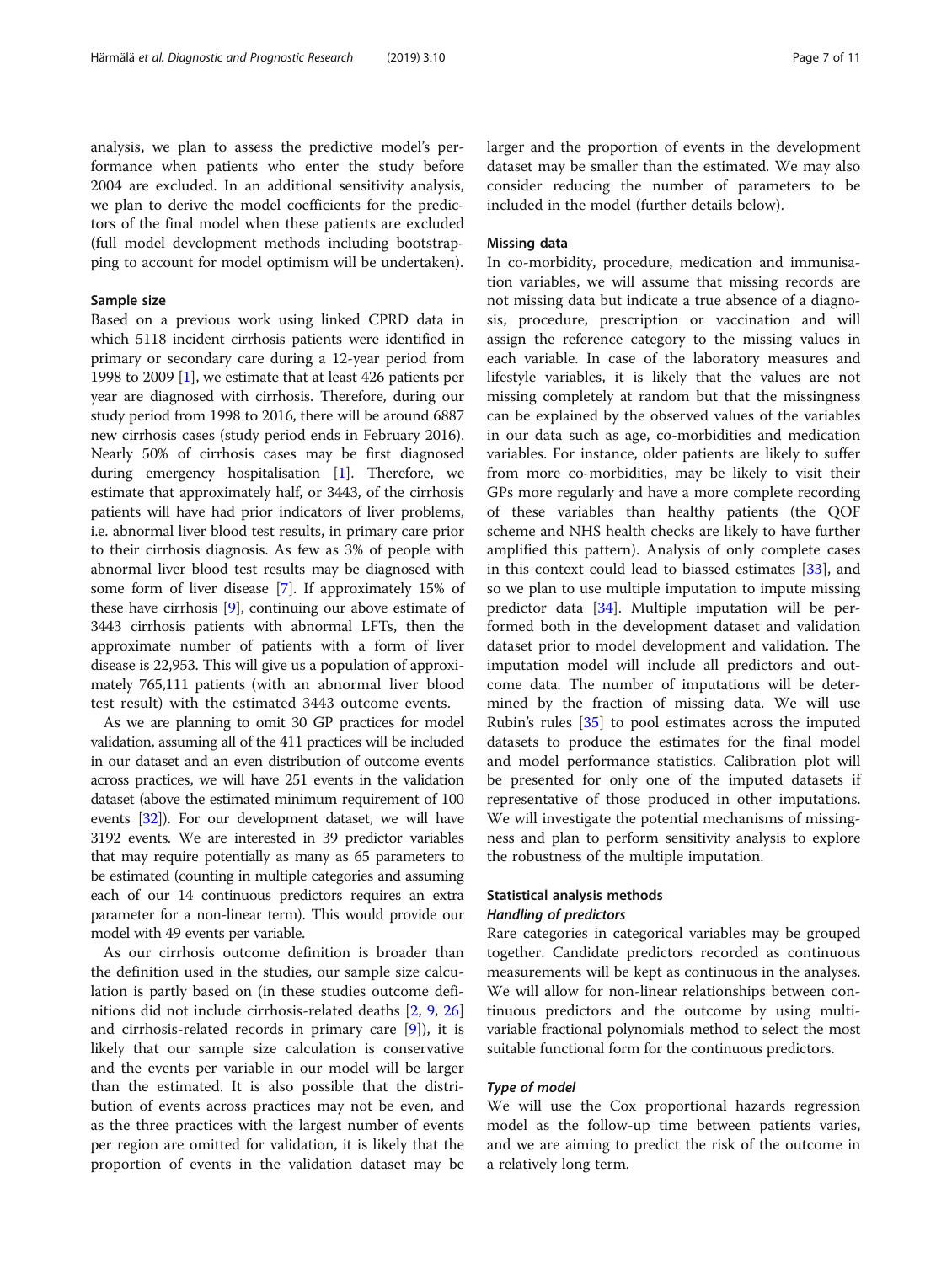### Predictor selection before modelling

We may reduce our pool of candidate predictors before the analyses. We may remove the variables that are not informative (all or nearly all patients have the same predictor value). Variables with large amounts of missing data may be removed if it seems likely that these data would generally not be measured at a setting where the model is intended to be used (such as certain laboratory tests) and including the variable may limit the use of the model in practice. We will also consider removing the variables that are correlated (Spearman's rank correlation) or combining variables that are similar as they may explain some of the same variations in the outcome and not all necessary in the model. Clinical judgement and consideration of general practicality in recording or measuring the variable will be used to select variables to be removed or combined.

### Predictor selection during modelling

Age, sex and variables (alcohol consumption, BMI and diabetes) that can be considered well-known predictors of cirrhosis will be forced into the prediction model regardless of the significance level. We will begin the modelling procedure with a full model that includes all candidate predictors and apply backward elimination to the rest of the predictors using Wald test  $p$  value > 0.157 (a proxy for the Akaike Information Criterion) as the elimination criteria. Multivariable fractional polynomials method will be used as part of the variable selection.

## Calculation of predictions

To make individual predictions, we will centre the predictors by their mean and fit the model and use the Kaplan-Meier survival function to estimate the baseline hazard of cirrhosis  $1 - S_0(t)^{\exp(\beta 1)(X1i - X1 + \beta 2(X2i - X2) + ...)}$ (probability of cirrhosis for an individual with "average" characteristics) at 2, 5 and 10 years. Full model coefficients including the baseline hazard at 2, 5and 10 years will be reported.

## Internal validation

The apparent calibration (how well the model predictions match the observed data) will be assessed by calculating the calibration slope. Perfect calibration to the development data (calibration slope = 1) is expected. To evaluate the apparent discrimination performance (how well the model separates between individuals who develop cirrhosis and those who remain cirrhosis free), we will plot Kaplan-Meier curves for four groups defined by Cox's centiles [[36](#page-10-0)] (separation between prognostic groups), calculate Royston's  $D$  statistic [\[37\]](#page-10-0), the corresponding hazard ratio (separation between two prognostic groups defined by median linear predictor) and  $R^2$ <sub>D</sub> [[37\]](#page-10-0) (variation explained by the model) and Harrell's C-statistic with 95% confidence interval [\[38](#page-10-0)] (level of discrimination).

To examine optimism in the apparent performance and internally validate the model, we plan to use bootstrapping. The model development will be repeated in 100 bootstrap samples to estimate the average optimism in the apparent C-statistic and apparent calibration slope. The estimate of average optimism will be subtracted from the apparent performance statistics to produce optimism-adjusted statistics for the performance of the model. To adjust the final model for optimism, we will use the optimism-adjusted calibration slope as the uniform shrinkage factor to correct the model's beta-coefficients and re-estimate the baseline hazard. In case the number of imputations for missing data is large and makes the estimation of the uniform shrinkage factor by bootstrapping computationally impractical (impossible), we will use the heuristic shrinkage factor (S = [model  $\chi^2$  – df]/model  $\chi^2$ ) [[39](#page-10-0)] to correct for optimism in the model.

### External validation

To investigate the model performance in new data, we will externally validate the model in the 30 practices omitted from the model development dataset. The model performance will be assessed at 2-, 5- and 10-year time points. We plan to assess the model performance in the whole dataset and, given the size of our dataset allows for a reasonable sample size (100 events), also in the following subgroups: women and men, age groups (18–39 years, 40–65 years, 65+ years), obese (BMI ≥ 30) and not obese patients, and patients who do not drink alcohol, who drink alcohol within the current guidelines  $( $\leq$  14 units/week)$  and those whose alcohol consumption is above the current guidelines (> 14 units/week). To understand the transportability of the model and consistency in the performance in new GP practices and regions, given there are at least 4 practices and regions with a reasonable sample size  $(100 \text{ events})$   $[22]$  $[22]$ , we plan to summarise the average calibration and discrimination performance across practices and regions and derive 95% prediction intervals for the performance expected in a new practice and a new region. Sample size will be considered in the evaluation and interpretation of model performance.

#### Calibration

Calibration of the model will be assessed graphically by plotting the predicted outcome probabilities against observed outcomes. Calibration plots covering tenths of predicted risk in the whole population, for men and women separately, for subgroups of age, for patient groups based on obesity and the level of alcohol use and for each region and GP practice will be presented. Calibration slope for the whole dataset, men and women separately,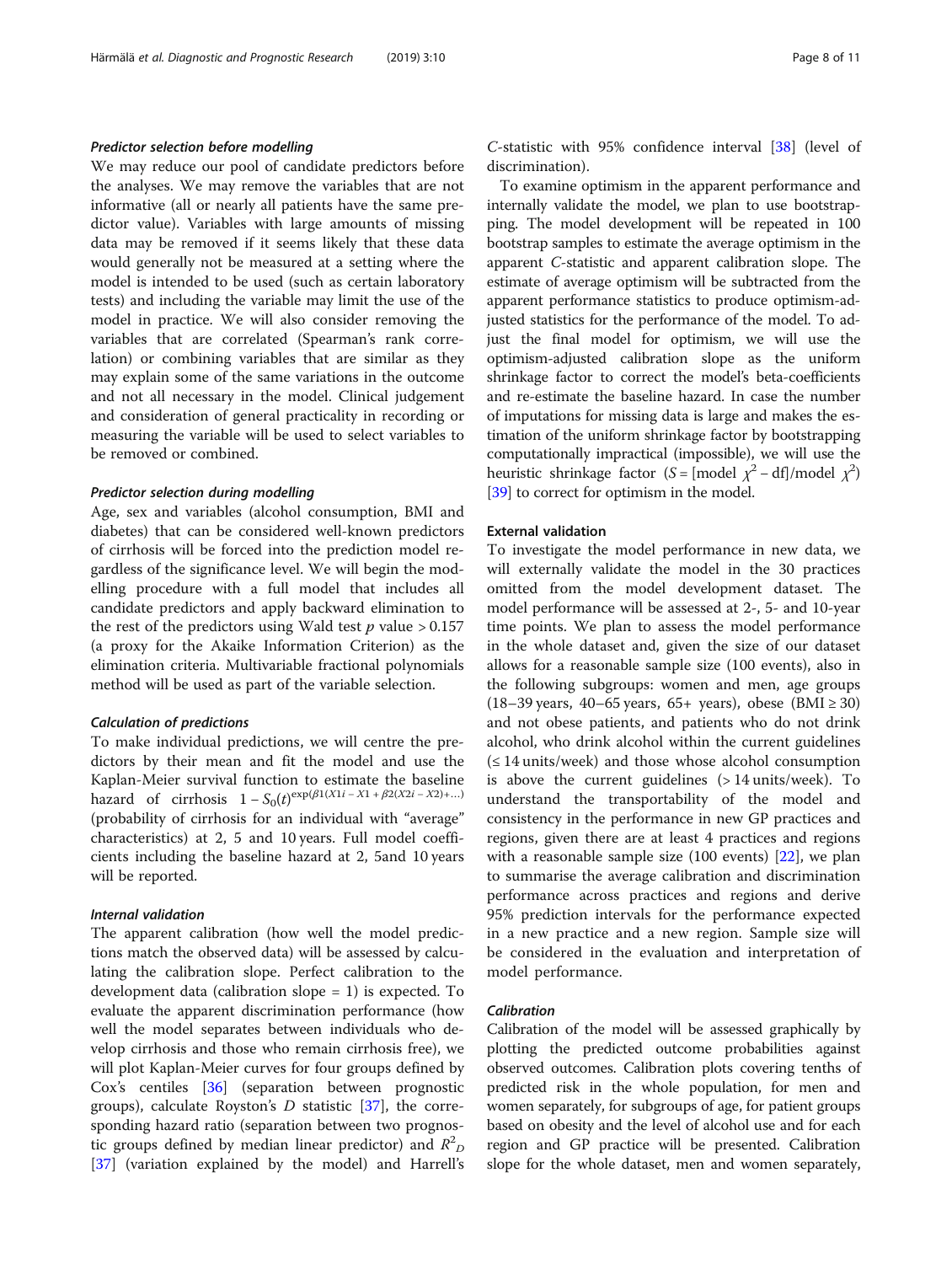for subgroups of age, for patient groups based on the level of alcohol use, and for each region and GP practice will be calculated. We will use random-effects meta-analyses [[40](#page-10-0)] to summarise the average calibration performance across the regions and across GP practices and estimate the 95% prediction interval for the performance expected in a new region and a new practice. Forest plots will be used to display the results of the meta-analyses.

## Discrimination

To evaluate the model's ability to discriminate between individuals who develop cirrhosis and individuals who remain cirrhosis free, we will calculate Royston's D statistic and  $R^2_D$  and Harrell's C-statistic with a 95% confidence interval. The discrimination performance will be assessed in the whole population, in men and women separately, in subgroups of age, inpatient groups based on obesity and the level of alcohol use, and in each region and GP practice. Random-effects meta-analyses will be performed to summarise the average discrimination performance and estimate the approximate 95% prediction intervals for the performance expected in a new region and in a new practice. Forest plots will be used to present the results of the meta-analyses.

### Model updating

In case the calibration plots in the validation data indicate systematic over- or underestimation of risk, we plan to explore the effect of recalibration by updating the baseline hazard for the entire validation dataset or a subgroup. The baseline hazard will be updated by fitting the original model to the validation data with the linear predictor as an offset term. The updated model will then be used to estimate the updated baseline hazard at 2 and/or 5 and/or 10 years, and the calibration performance will be evaluated comparing an updated calibration plot with the original calibration plot.

### **Discussion**

Both patients and health care systems would greatly benefit from better understanding of patients' risk of developing cirrhosis. With validated risk predictions guiding referrals and preventative health interventions, life-threatening disease complications and premature deaths could be avoided and the need for hospitalisation, invasive investigations and treatment reduced. To provide enough time for preventative interventions targeting modifiable lifestyle risk factors to be successful, early identification of patients at risk of developing cirrhosis is required. The development and validation of a prediction model to accurately estimate the 2-, 5- and 10-year risk of cirrhosis in adult primary care patients with abnormal liver blood test results, described in this protocol, aims to address this.

In future work, the transportability of this model to a different geographical setting (such as a new region or a country) or to a different and/or wider population (for example primary care patients with any liver function test results or all primary care patients) could be further evaluated. With input from patients, GPs, hepatologists and providers of preventative health intervention services, we would like to explore the use and benefit of this prediction model in clinical practice and decisionmaking and ultimately assess the model's cost-effectiveness and impact on health outcomes.

#### **Abbreviations**

ALFI: Algorithm for Liver Function Investigations; ALP: Alkaline phosphatase; ALT: Alanine aminotransferase; AST: Aspartate aminotransferase; BMI: Body mass index; CPRD: Clinical Practice Research Datalink; ELDIT: Epidemiology of Liver Disease in Tayside; GGT: Gamma-glutamyl transferase; GP: General practitioner; HES: Hospital Episode Statistics; ISAC: Independent Scientific Advisory Committee; MHRA: Medicines and Healthcare products Regulatory Agency; NHS: National Health Service; NICE: National Institute for Health Care Excellence; ONS: Office for National Statistics; QOF: Quality and Outcomes Framework

#### Acknowledgements

We wish to thank Arnoupe Jhass for providing insight into liver blood testing in primary care.

This study is carried out as part of the CALIBER programme [\(https://www.ucl.](https://www.ucl.ac.uk/health-informatics/caliber) [ac.uk/health-informatics/caliber](https://www.ucl.ac.uk/health-informatics/caliber)). CALIBER, led from the UCL Institute of Health Informatics, is a research resource consisting of anonymised, coded variables extracted from linked electronic health records, methods and tools, specialised infrastructure, and training and support. This study is based in part on data from the CPRD obtained under licence from the UK MHRA. The data is provided by patients and collected by the NHS as part of their care and support. HES data/ONS data, copyright (2018), will be re-used with the permission of The Health & Social Care Information Centre. All rights reserved. The OPCS Classification of Interventions and Procedures, codes, terms and text is Crown copyright (2016) published by Health and Social Care Information Centre, also known as NHS Digital and licensed under the Open Government Licence available at [www.nationalarchives.gov.uk/doc/open](http://www.nationalarchives.gov.uk/doc/open-government-licence/open-government-licence.htm)[government-licence/open-government-licence.htm](http://www.nationalarchives.gov.uk/doc/open-government-licence/open-government-licence.htm). The interpretation and conclusions contained in this study are those of the authors alone.

#### Funding

This study is supported by the UK Biotechnology and Biological Sciences Research Council grant number BBSRC BB/M009513/1 to SH. The funder plays no role in the design of this study, data collection, data analysis, interpretation of data, writing of the report or in the decision to submit the protocol for publication.

#### Availability of data and materials

Code lists for the study will be made available. While the data that will be used to develop and validate the prediction model does not contain any personal sensitive identifiers, it's deemed as sensitive as it contains sufficient clinical information about patients such as dates of clinical events for there to be a potential risk of patient re-identification. This restriction has been imposed by the data owner (CPRD/UK Medicines and Healthcare products Regulatory Agency [MHRA]) and the data sharing agreements between University College London and the CPRD/MHRA. Access to study data may be requested via the CPRD by applying to the CPRD ISAC.

#### Authors' contributions

The study was conceived by SH, LS, AO and AH. SH developed the study protocol with guidance from LS, AO and AH. CAP led the development of cirrhosis-related code lists with input from SH and AO. KD extracted the primary care data and provided support and guidance with the request for linked secondary care and death data. SH wrote the manuscript, to which LS, AO and AH contributed. All authors read and approved the final manuscript.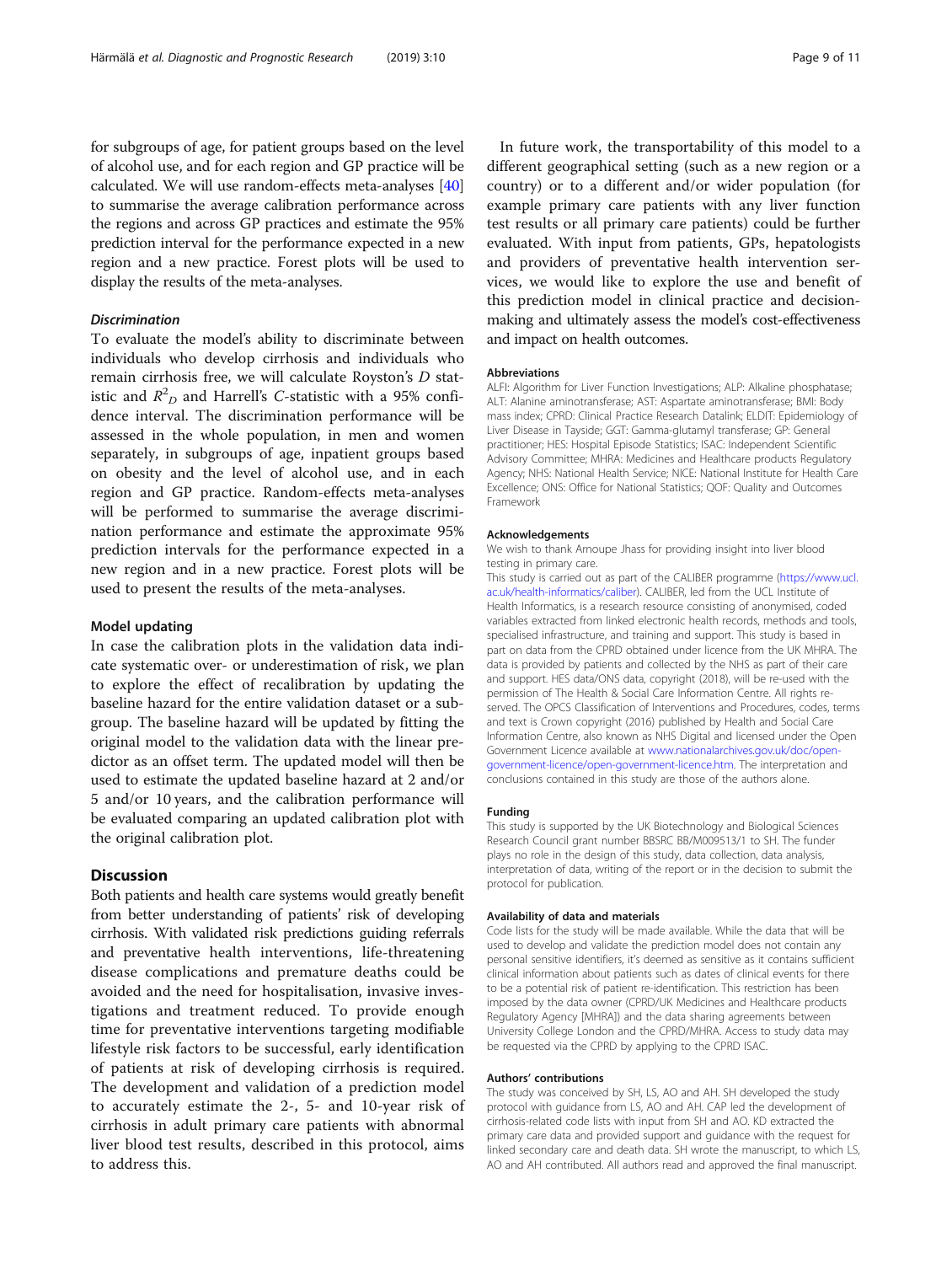#### <span id="page-9-0"></span>Ethics approval and consent to participate

Approval for the study was granted by the CPRD ISAC (protocol number 17\_067R). GP practices choose to contribute their patients' de-identified data to CPRD and individual patients can opt-out of contributing data to CPRD.

#### Consent for publication

Not applicable.

#### Competing interests

The authors declare that they have no competing interests.

#### Publisher's Note

Springer Nature remains neutral with regard to jurisdictional claims in published maps and institutional affiliations.

#### Author details

<sup>1</sup>Institute of Health Informatics, University College London, 222 Euston Road, London NW1 2DA, UK. <sup>2</sup>Division of Medicine, University College London, Rayne Building, 5 University Street, London WC1E 6JJ, UK. <sup>3</sup>Institute of Epidemiology and Health Care, University College London, 1-19 Torrington Place, London WC1E 7HB, UK.

### Received: 19 January 2019 Accepted: 29 March 2019 Published online: 23 May 2019

#### References

- 1. Ratib S, Fleming KM, Crooks CJ, et al. 1 and 5 year survival estimates for people with cirrhosis of the liver in England, 1998–2009: a large population study. J Hepatol. 2014;60:282–9. [https://doi.org/10.1016/j.jhep.2013.09.027.](https://doi.org/10.1016/j.jhep.2013.09.027)
- 2. Ratib S, West J, Crooks CJ, et al. Diagnosis of liver cirrhosis in England, a cohort study, 1998–2009: a comparison with cancer. Am J Gastroenterol. 2014;109:190–8. <https://doi.org/10.1038/ajg.2013.405>.
- 3. Williams R, Aspinall R, Bellis M, et al. Addressing liver disease in the UK: a blueprint for attaining excellence in health care and reducing premature mortality from lifestyle issues of excess consumption of alcohol, obesity, and viral hepatitis. Lancet. 2014;384:1953–97. [https://doi.org/10.1016/S0140-](https://doi.org/10.1016/S0140-6736(14)61838-9) [6736\(14\)61838-9](https://doi.org/10.1016/S0140-6736(14)61838-9).
- 4. National Institute for Health Care Excellence. NICE guideline cirrhosis in 16s: assessment and management. 2016. [https://www.nice.org.uk/](https://www.nice.org.uk/guidance/ng50) [guidance/ng50](https://www.nice.org.uk/guidance/ng50)
- 5. O'Sullivan JW, Stevens S, Hobbs FDR, et al. Temporal trends in use of tests in UK primary care, 2000-15: retrospective analysis of 250 million tests. BMJ. 2018;363:k4666. <https://doi.org/10.1136/bmj.k4666>.
- 6. McLernon DJ, Donnan PT, Ryder S, et al. Health outcomes following liver function testing in primary care: a retrospective cohort study. Fam Pract. 2009;26:251–9. [https://doi.org/10.1093/fampra/cmp025.](https://doi.org/10.1093/fampra/cmp025)
- Lilford RJ, Bentham L, Girling A, et al. Birmingham and Lambeth Liver Evaluation Testing Strategies (BALLETS): a prospective cohort study. Health Technol Assess. 2013;17:1–134. [https://doi.org/10.3310/hta17280.](https://doi.org/10.3310/hta17280)
- 8. Donnan PT, McLernon D, Dillon JF, et al. Development of a decision support tool for primary care management of patients with abnormal liver function tests without clinically apparent liver disease: a record-linkage population cohort study and decision analysis (ALFIE). Health Technol Assess. 2009;13:1–307. [https://doi.org/10.3310/hta13250.](https://doi.org/10.3310/hta13250)
- 9. McLernon DJ, Donnan PT, Sullivan FM, et al. Prediction of liver disease in patients whose liver function tests have been checked in primary care: model development and validation using population-based observational cohorts. BMJ Open. 2014;4:e004837. [https://doi.org/10.](https://doi.org/10.1136/bmjopen-2014-004837) [1136/bmjopen-2014-004837](https://doi.org/10.1136/bmjopen-2014-004837).
- 10. Steinke DT, Weston TL, Morris AD, et al. The epidemiology of liver disease in Tayside database: a population-based record-linkage study. J Biomed Inform. 2003;35:186–93. [https://doi.org/10.1016/S1532-0464\(02\)00526-9.](https://doi.org/10.1016/S1532-0464(02)00526-9)
- 11. Standing HC, Jarvis H, Orr J, et al. GPs' experiences and perceptions of early detection of liver disease: a qualitative study in primary care. Br J Gen Pract. 2018;68:e743–9. [https://doi.org/10.3399/bjgp18X699377.](https://doi.org/10.3399/bjgp18X699377)
- 12. Angulo P, Hui JM, Marchesini G, et al. The NAFLD fibrosis score: a noninvasive system that identifies liver fibrosis in patients with NAFLD. Hepatology. 2007;45:846–54. <https://doi.org/10.1002/hep.21496>.
- 13. Sterling RK, Lissen E, Clumeck N, et al. Development of a simple noninvasive index to predict significant fibrosis in patients with HIV/HCV coinfection. Hepatology. 2006;43:1317–25. [https://doi.org/10.1002/hep.21178.](https://doi.org/10.1002/hep.21178)
- 14. Kamath PS, Kim WR. The Model for End-Stage Liver Disease (MELD). Hepatology. 2007;45:797–805. [https://doi.org/10.1002/hep.21563.](https://doi.org/10.1002/hep.21563)
- 15. Moons KGM, Altman DG, Reitsma JB, et al. Transparent reporting of a multivariable prediction model for individual prognosis or diagnosis (TRIPOD): the TRIPOD statement. Ann Intern Med. 2015;162:W1–73. [https://](https://doi.org/10.7326/M14-0698) [doi.org/10.7326/M14-0698](https://doi.org/10.7326/M14-0698).
- 16. Riley RD, Ensor J, Snell KIE, et al. External validation of clinical prediction models using big datasets from e-health records or IPD meta-analysis: opportunities and challenges. BMJ. 2016;353:27–30. <https://doi.org/10.1136/bmj.i3140>.
- 17. Herrett E, Gallagher AM, Bhaskaran K, et al. Data resource profile: Clinical Practice Research Datalink (CPRD). Int J Epidemiol. 2015;44:827–36. [https://](https://doi.org/10.1093/ije/dyv098) [doi.org/10.1093/ije/dyv098.](https://doi.org/10.1093/ije/dyv098)
- 18. Mathur R, Bhaskaran K, Chaturvedi N, et al. Completeness and usability of ethnicity data in UK-based primary care and hospital databases. J Public Heal (United Kingdom). 2014;36:684–92. [https://doi.org/10.1093/](https://doi.org/10.1093/pubmed/fdt116) [pubmed/fdt116.](https://doi.org/10.1093/pubmed/fdt116)
- 19. Campbell J, Dedman DJ, Eaton SC, et al. Is the CPRD GOLD population comparable to the U.K. population? Pharmacoepidemiol Drug Saf. 2013;22: 280–1. [https://doi.org/10.1002/pds.3512.](https://doi.org/10.1002/pds.3512)
- 20. Clinical Practice Research Datalink/The Medicines and Healthcare products Regulatory Agency. Clinical Practice Research Datalink: linked data. 2018. <https://www.cprd.com/linked-data> (Accessed 4 Dec 2018).
- 21. Royston P, Parmar MKB, Sylvester R. Construction and validation of a prognostic model across several studies, with an application in superficial bladder cancer. Stat Med. 2004;23:907–26. <https://doi.org/10.1002/sim.1691>.
- 22. Debray TPA, Moons KGM, Ahmed I, et al. A framework for developing, implementing, and evaluating clinical prediction models in an individual participant data meta-analysis. Stat Med. 2013;32:3158–80. [https://doi.org/10.](https://doi.org/10.1002/sim.5732) [1002/sim.5732.](https://doi.org/10.1002/sim.5732)
- 23. Beckingham IJ, Ryder SD. ABC of diseases of liver, pancreas, and biliary system. Investigation of liver and biliary disease. BMJ. 2001;322:33–6. [https://](https://doi.org/10.1136/bmj.322.7277.33) [doi.org/10.1136/bmj.322.7277.33.](https://doi.org/10.1136/bmj.322.7277.33)
- 24. Mitchell J, Hussaini H, McGovern D, et al. The "jaundice hotline" for the rapid assessment of patients with jaundice. BMJ. 2002;325:213–5. [https://doi.](https://doi.org/10.1136/bmj.325.7357.213) [org/10.1136/bmj.325.7357.213.](https://doi.org/10.1136/bmj.325.7357.213)
- 25. Taylor A, Stapley S, Hamilton W. Jaundice in primary care: a cohort study of adults aged >45 years using electronic medical records. Fam Pract. 2012;29: 416–20. [https://doi.org/10.1093/fampra/cmr118.](https://doi.org/10.1093/fampra/cmr118)
- 26. Fleming KM, Aithal GP, Solaymani-dodaran M, et al. Incidence and prevalence of cirrhosis in the United Kingdom, 1992–2001: a general population-based study. J Hepatol. 2008;49:732–8. [https://doi.org/10.1016/j.](https://doi.org/10.1016/j.jhep.2008.05.023) ihep.2008.05.023.
- 27. GBD 2016 Disease and injury incidence and prevalence collaborators. Global Burden of Disease Results Tool. 2016. [http://ghdx.healthdata.org/gbd](http://ghdx.healthdata.org/gbd-results-tool)[results-tool](http://ghdx.healthdata.org/gbd-results-tool) (Accessed 4 Jul 2018).
- 28. Gizard E, Ford AC, Bronowicki J-P, et al. Systematic review: the epidemiology of the hepatobiliary manifestations in patients with inflammatory bowel disease. Aliment Pharmacol Ther. 2014;40:3–15. [https://doi.org/10.1111/apt.12794.](https://doi.org/10.1111/apt.12794)
- 29. Hippisley-Cox J, Coupland C, Brindle P. Development and validation of QRISK risk prediction algorithms to estimate future risk of cardiovascular disease: prospective cohort study. BMJ. 2017;357:j2099. [https://doi.org/10.](https://doi.org/10.1136/bmj.j2099) [1136/bmj.j2099](https://doi.org/10.1136/bmj.j2099).
- 30. Denaxas SC, George J, Herrett E, et al. Data Resource Profile: cardiovascular disease research using linked bespoke studies and electronic health records ( CALIBER). Int J Epidemiol. 2012;1638:1625–38. [https://doi.org/10.1093/ije/dys188.](https://doi.org/10.1093/ije/dys188)
- 31. Bell S, Daskalopoulou M, Rapsomaniki E, et al. Association between clinically recorded alcohol consumption and initial presentation of 12 cardiovascular diseases: population based cohort study using linked health records. BMJ. 2017;356:1–7. [https://doi.org/10.1136/bmj.j909.](https://doi.org/10.1136/bmj.j909)
- 32. Collins GS, Ogundimu EO, Altman DG. Sample size considerations for the external validation of a multivariable prognostic model: a resampling study. Stat Med. 2016;35:214–26. <https://doi.org/10.1002/sim.6787>.
- 33. Knol MJ, Janssen KJM, Donders ART, et al. Unpredictable bias when using the missing indicator method or complete case analysis for missing confounder values: an empirical example. J Clin Epidemiol. 2010;63:728–36. [https://doi.org/10.1016/j.jclinepi.2009.08.028.](https://doi.org/10.1016/j.jclinepi.2009.08.028)
- 34. White IR, Royston P, Wood AM. Multiple imputation using chained equations: issues and guidance for practice. Stat Med. 2011;30:377–99. [https://doi.org/10.1002/sim.4067.](https://doi.org/10.1002/sim.4067)